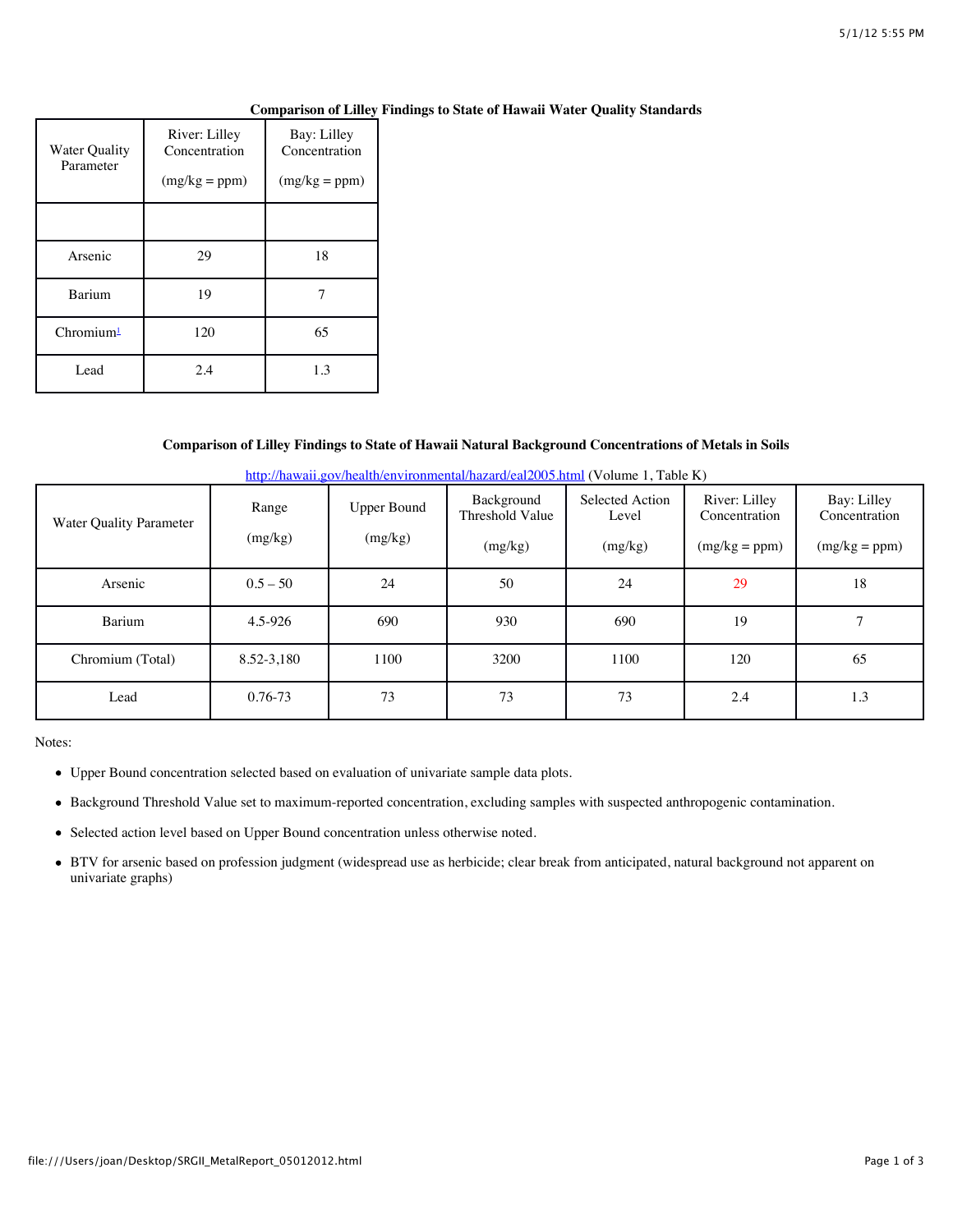The samples collected by Lilley are assumed to be soil (mud) samples, and not samples collected in the waters of the Hanalei River, estuary or bay. This assumption based on the article dated May 29 , 2012 in The Garden Island paper. Per Test America metals samples collected from soils are reported as Total, and not dissolved fraction. Samples collected in water can be reported as total and/or dissolved, which is a fraction of the total. Comparison of metal concentrations collected from soil to water quality standards is not valid. In general metal concentrations in soils are higher relative to concentrations found in water. The chemistry of metals toxicity in soils is fairly complex, and the percentage of their total available to organisms and plant varies due to chemical interactions and other environmental variables.

Note that 1 mg/kg is equal to 1 ppm. We could not find a direct conversion of mg/kg to mg/liter. HRS 11-54 WQS are reported in ug/l and thus we could not compare the samples to WQS, as stated above the comparison is not valid.

Chromium VI is naturally occurring in igneous rocks, with concentrations that can vary based on age of lithology, and pedologic process such as the rate of soil development.

Arsenic is also naturally occurring element found in numerous minerals associated with volcanic rock. Arsenic levels in Hawaii soils have been elevated above background in some areas where sugar cane was cultivated. The mean natural soil concentration is 5 mg/kg, and it ranges from about 1 to 40 mg/kg.

Lead is found naturally, usually in the form of four isotopes. Similar to the other elements the concentrations may represent natural background concentrations .

It is unknown if the concentrations reported are toxic to aquatic organisms in both the fresh and salt water environments. It is unknown if the concentrations reported are representative of naturally occurring levels on Kauai. It is unknown if the concentrations warrant additional sampling. The river mud sample for Arsenic exceeds the selected action level. Selected action may include conducting additional samples, and investigation into potential sources. All other metals concentration reported are below selected action levels and no further sampling is necessary.

We reviewed the February 12, 2003 USGS 2003 CERC 8335-FY03-31-01 and CERC 8335-FY02-32-14 Final Reports, Survey of Persistent Organic Contaminants and Elements in Water, Sediments, and Biota of the Hanalei River, Island of Kauai. These reports determined the presence and concentrations of various persistent chemical pollutants in water, sediment, and biota of the Hanalei River. Metals sampled for included: chromium, iron, nickel, copper, zinc, arsenic, lead, and selenium. All metals collected were found to be below probable effect levels. Please note that the samples used were collected a decade ago and activities and land uses in the contributing watershed area may have changed since that time. Thus the samples while showing no issues concerning metals at that time may not represent metal concentrations at present. However, we are not aware of any activities that have occurred over the past decade resulting in an increase of metal presence and concentrations.